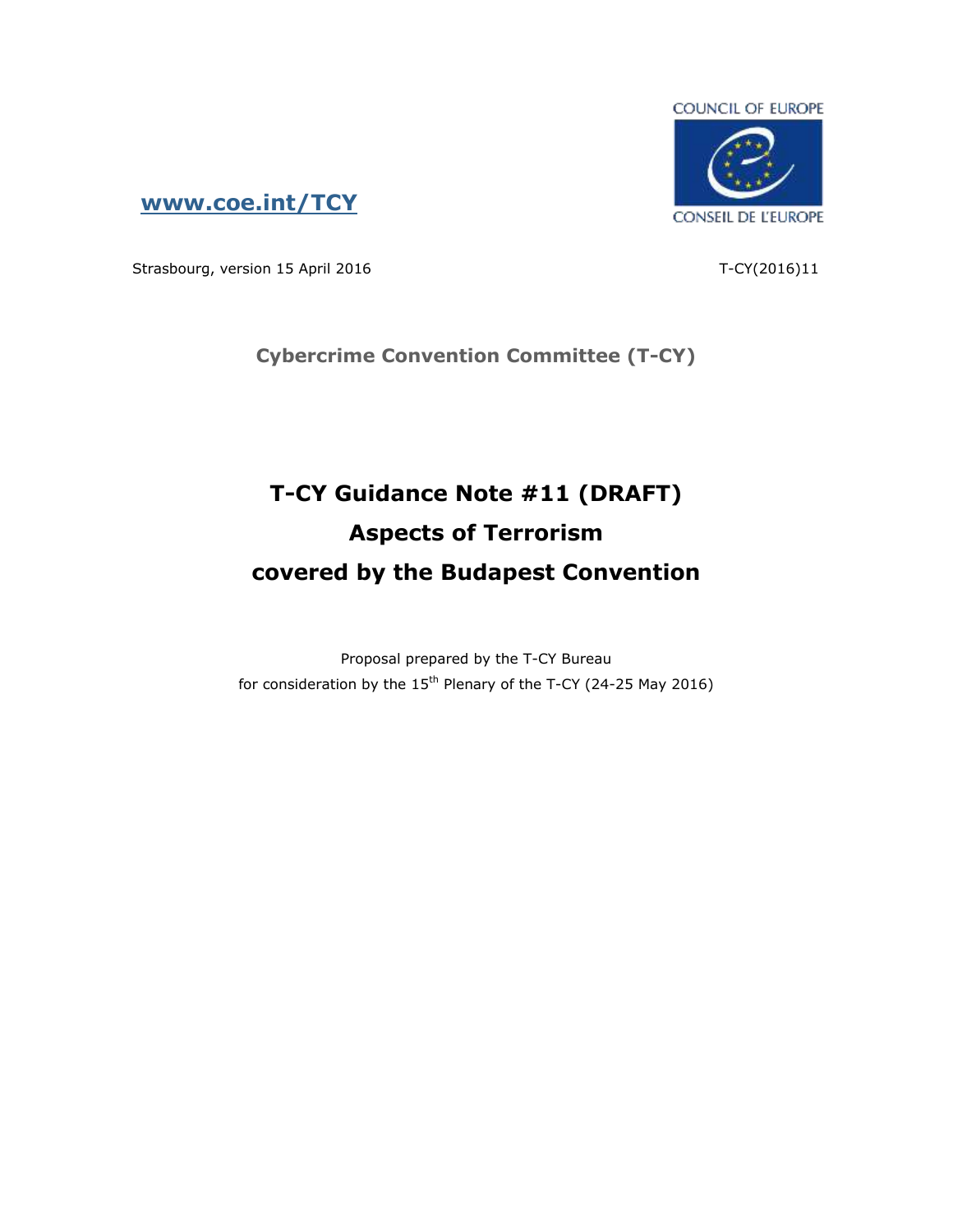## Comments on this draft Guidance Note should be sent to:

| Alexander Seger |  |
|-----------------|--|

| Executive Secretary Cybercrime Convention Committee | Tel   | +33-3-9021-4506         |
|-----------------------------------------------------|-------|-------------------------|
| Directorate General of Human Rights and Rule of Law | Fax   | +33-3-9021-5650         |
| Council of Europe, Strasbourg, France               | Email | alexander.seger@coe.int |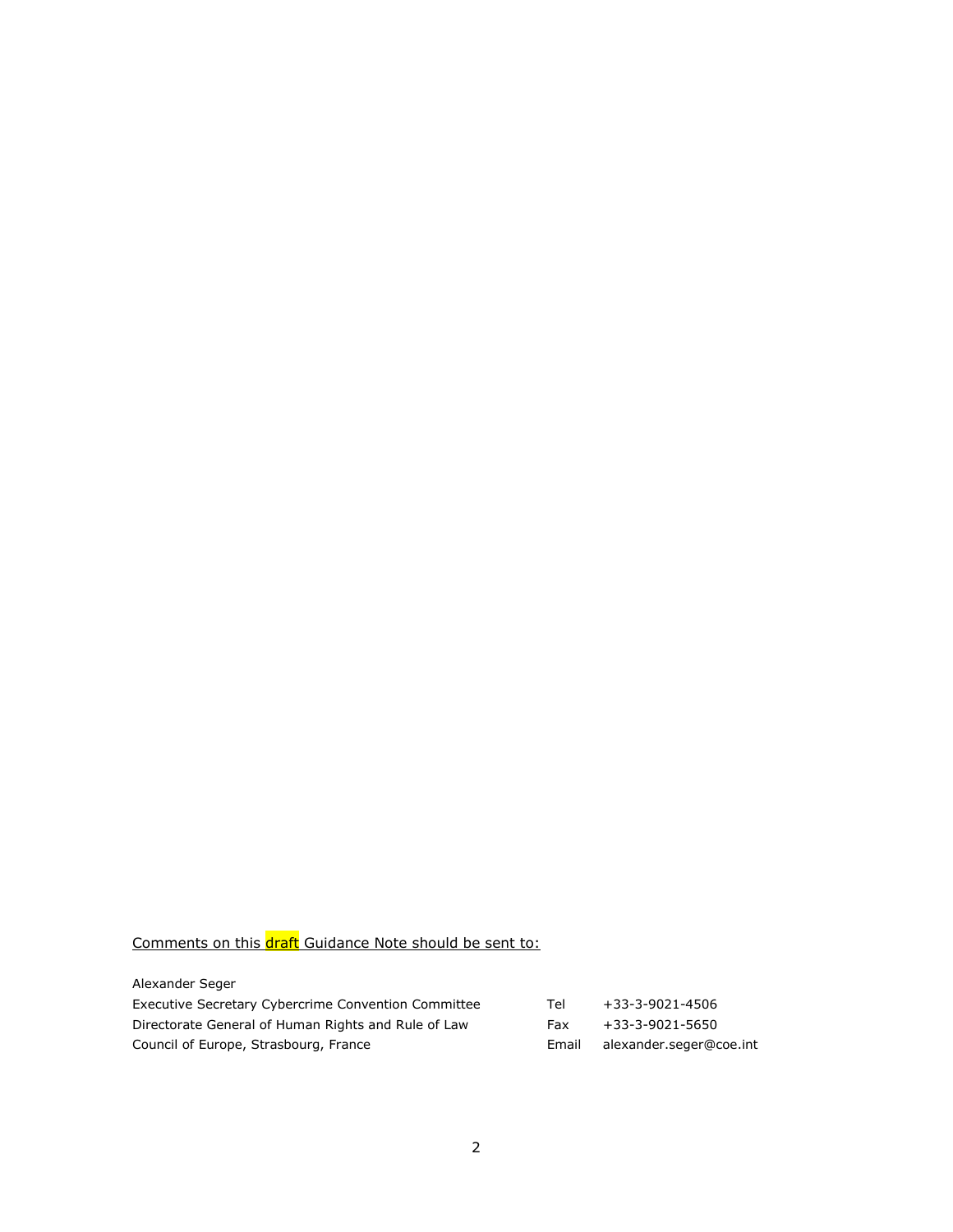### **1 Introduction**

The Cybercrime Convention Committee (T-CY) at its 8th Plenary (December 2012) decided to issue Guidance Notes aimed at facilitating the effective use and implementation of the Budapest Convention on Cybercrime, also in the light of legal, policy and technological developments.<sup>1</sup>

Guidance Notes represent the common understanding of the Parties to this treaty regarding the use of the Convention.

The present Note addresses how different Articles of the Convention apply to terrorism.

Many countries are Parties to numerous treaties, and subject to UN Security Council Resolutions, that require criminalization of different forms of terrorism, facilitation of terrorism, support for terrorism, and preparatory acts. In terrorism cases, countries often rely on offenses that derive from those topic-specific treaties, as well as additional offenses in national legislation.

The Budapest Convention is not a treaty that is focused specifically on terrorism. However, the substantive crimes in the Convention may be carried out as acts of terrorism, to facilitate terrorism, to support terrorism, including financially, or as preparatory acts.

In addition, the procedural and international mutual legal assistance tools in the Convention are applicable to terrorism and terrorism-related investigations and prosecutions.

See also other Guidance Notes, such as the Notes on critical infrastructure attacks or distributed denial of service attacks.

#### **2 Relevant provisions of the Budapest Convention on Cybercrime (ETS 185)**

#### **2.1 Procedural provisions**

i<br>I

The Convention's procedural powers (Articles 14-21) may be used in a specific criminal investigation or proceeding in any type of case, as Article 14 provides. $2$ 

In fact, the specific procedural measures can be very useful, for example in terrorism cases, if a computer system was used to commit or facilitate a crime or if the evidence of that crime is stored in electronic form or if a suspect can be identified through subscriber information, including an Internet Protocol address. Thus, in terrorism cases, parties may use expedited preservation, production orders, search and seizure, and other tools to collect electronic evidence in terrorism and terrorism-related investigations and prosecutions.

 $1$  See the mandate of the T-CY (Article 46 Budapest Convention).

 $2$  Article 14 – Scope of procedural provisions [extract]

<sup>1</sup> Each Party shall adopt such legislative and other measures as may be necessary to establish the powers and procedures provided for in this section for the purpose of specific criminal investigations or proceedings.

<sup>2</sup> Except as specifically provided otherwise in Article 21, each Party shall apply the powers and procedures referred to in paragraph 1 of this article to:

A the criminal offences established in accordance with Articles 2 through 11 of this Convention;

B other criminal offences committed by means of a computer system; and

C the collection of evidence in electronic form of a criminal offence.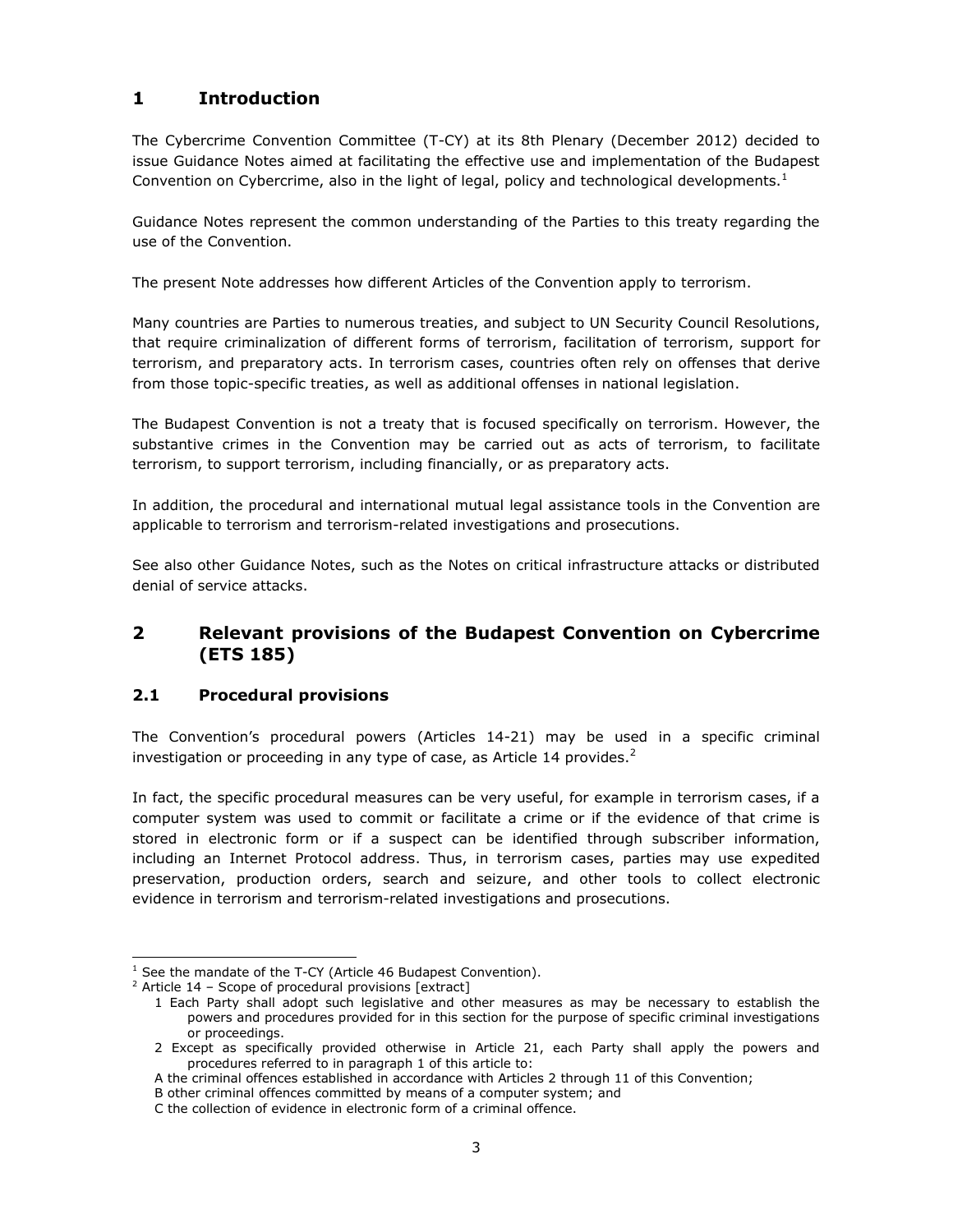#### **2.2 International mutual legal assistance provisions**

The Convention's international cooperation powers (Articles 23-35) are of similar breadth, as provided in Article 25. Thus, Parties must make expedited preservation, production orders, search and seizure, and other tools available in order to cooperate with other Parties in terrorism and terrorism-related investigations and prosecutions.

#### **2.3 Substantive criminal law provisions**

Finally, as noted above, terrorists and terrorist groups may carry out acts criminalized by the Convention as part of achieving their goals.

| <b>Relevant Articles</b>                     | <b>Examples</b>                                                                                                                                                                                                                                                                                                                                                                                                                                                                |
|----------------------------------------------|--------------------------------------------------------------------------------------------------------------------------------------------------------------------------------------------------------------------------------------------------------------------------------------------------------------------------------------------------------------------------------------------------------------------------------------------------------------------------------|
| Article 2 - Illegal<br>access                | A computer system may be illegally accessed to obtain personally identifiable<br>information (e.g. information about government employees to target them<br>for attack).                                                                                                                                                                                                                                                                                                       |
| Article 3 - Illegal<br>interception          | Non-public transmissions of computer data to, from, or within a computer<br>system may be illegally intercepted to obtain information about a person's<br>location (e.g. to target that person).                                                                                                                                                                                                                                                                               |
| Article 4 - Data<br>interference             | Computer data may be damaged, deleted, deteriorated, altered, or<br>suppressed (e.g. hospital's medical records can be altered to be dangerously<br>incorrect, or interference with an air traffic control system can affect flight<br>safety).                                                                                                                                                                                                                                |
| Article 5 - System<br>interference           | The functioning of a computer system may be hindered with terrorist<br>purposes (e.g. hindering the system that stores stock exchange records can<br>make them inaccurate, or hindering the functioning of critical infrastructure).                                                                                                                                                                                                                                           |
| Article 6, Misuse of<br>devices              | The sale, procurement for use, import, distribution or other making available<br>of computer passwords, access codes, or similar data by which computer<br>systems may be accessed may facilitate a terrorist attack (e.g. it can lead to<br>damage to a country's electrical power grid).                                                                                                                                                                                     |
| Article 7, Computer-<br>related forgery      | Computer data (for example the data used in electronic passports) may be<br>inputted, altered, deleted, or suppressed with the result that inauthentic data<br>is considered or acted upon for legal purposes as if it were authentic.                                                                                                                                                                                                                                         |
| Article 8, Computer-<br>related fraud        | Computer data may be inputted, altered, deleted, or suppressed, and/or the<br>function of a computer system may be interfered with, causing other persons<br>to lose property (for example, an attack on a country's banking system can<br>cause loss of property to a number of victims).                                                                                                                                                                                     |
| Article 11 - Attempt,<br>aiding and abetting | Crimes specified in the treaty may be attempted, aided or abetted in<br>furtherance of terrorism.                                                                                                                                                                                                                                                                                                                                                                              |
| Article 13 - Sanctions                       | Crimes covered by the convention may be dangerous in many ways,<br>especially when the crimes are directed against systems that are crucial to<br>daily life - for example, banking or hospital systems. The effects may differ<br>in different countries for technical, cultural or other reasons.                                                                                                                                                                            |
|                                              | A Party may foresee in its domestic law a sanction that is unsuitably lenient<br>for terrorism-related acts, and it may not permit the consideration of<br>aggravated circumstances or of attempt, aiding or abetting. This may mean<br>that Parties need to consider amendments to their domestic law. Parties<br>should ensure, pursuant to Article 13, that criminal offences related to such<br>acts "are punishable by effective, proportionate and dissuasive sanctions, |